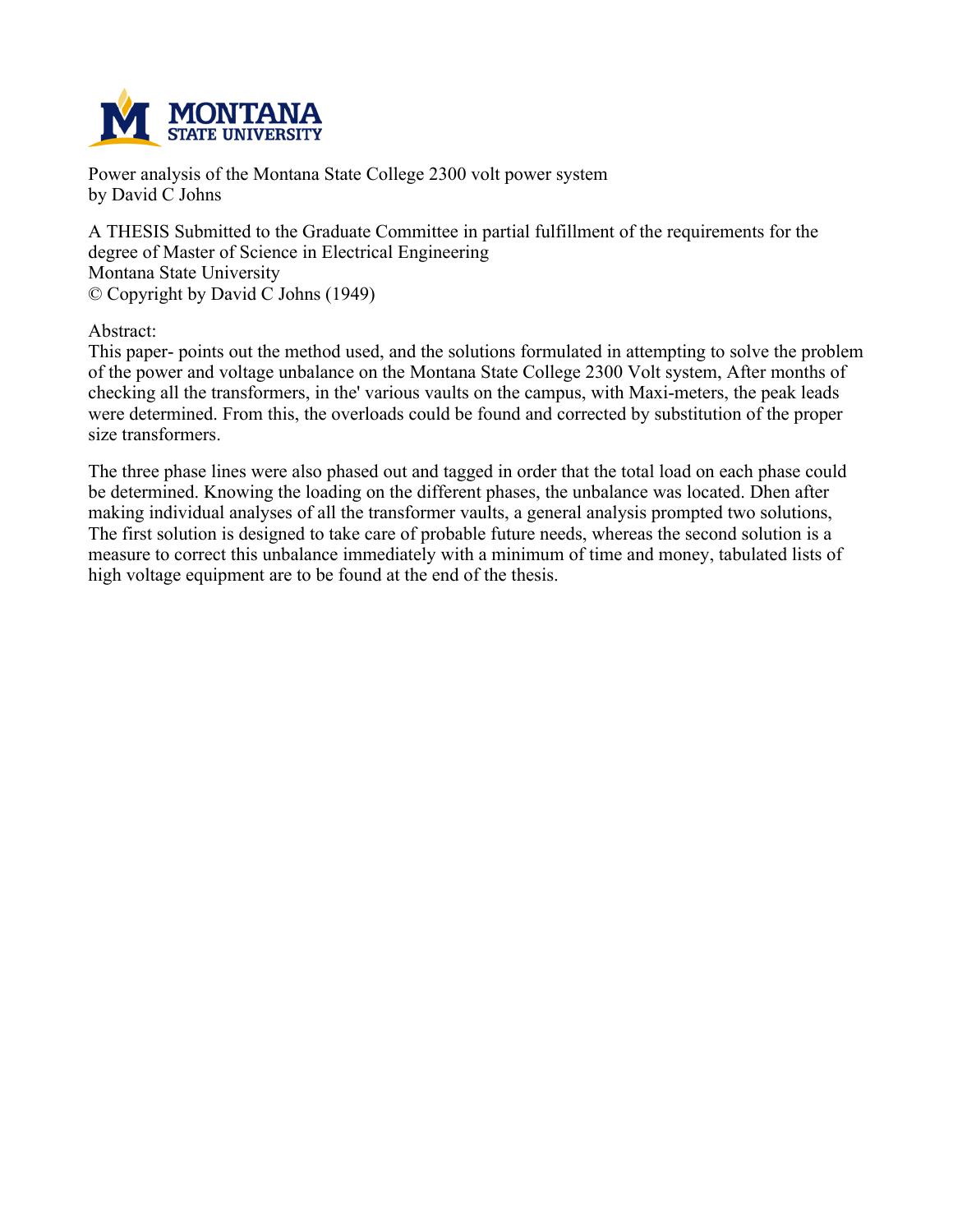# Power Analysis of the Montana State College<br>2300 Volt Power System

 $b_y$ 

David O\* Johns

### A THESIS

Submitted to the Graduate Committee

in

partial fulfillment of the requirements

for the degree of

Master of Science in Electrical Engineering

ať

Montana State College

Approved:

In Charge of Major Work

Chairman, Examining Committee

Chaliman, Graduate Committee

Bozeman, Montana June, 1949

 $\leq \det \mathrm{DiffRHS} \cdot \mathrm{diff}(\mathbb{C}^{\times}) \subset \mathcal{I}(\mathcal{F}, \mathbb{C}^{\times})$ 

 $\mathcal{A}/\mathcal{L}(\mathcal{M})$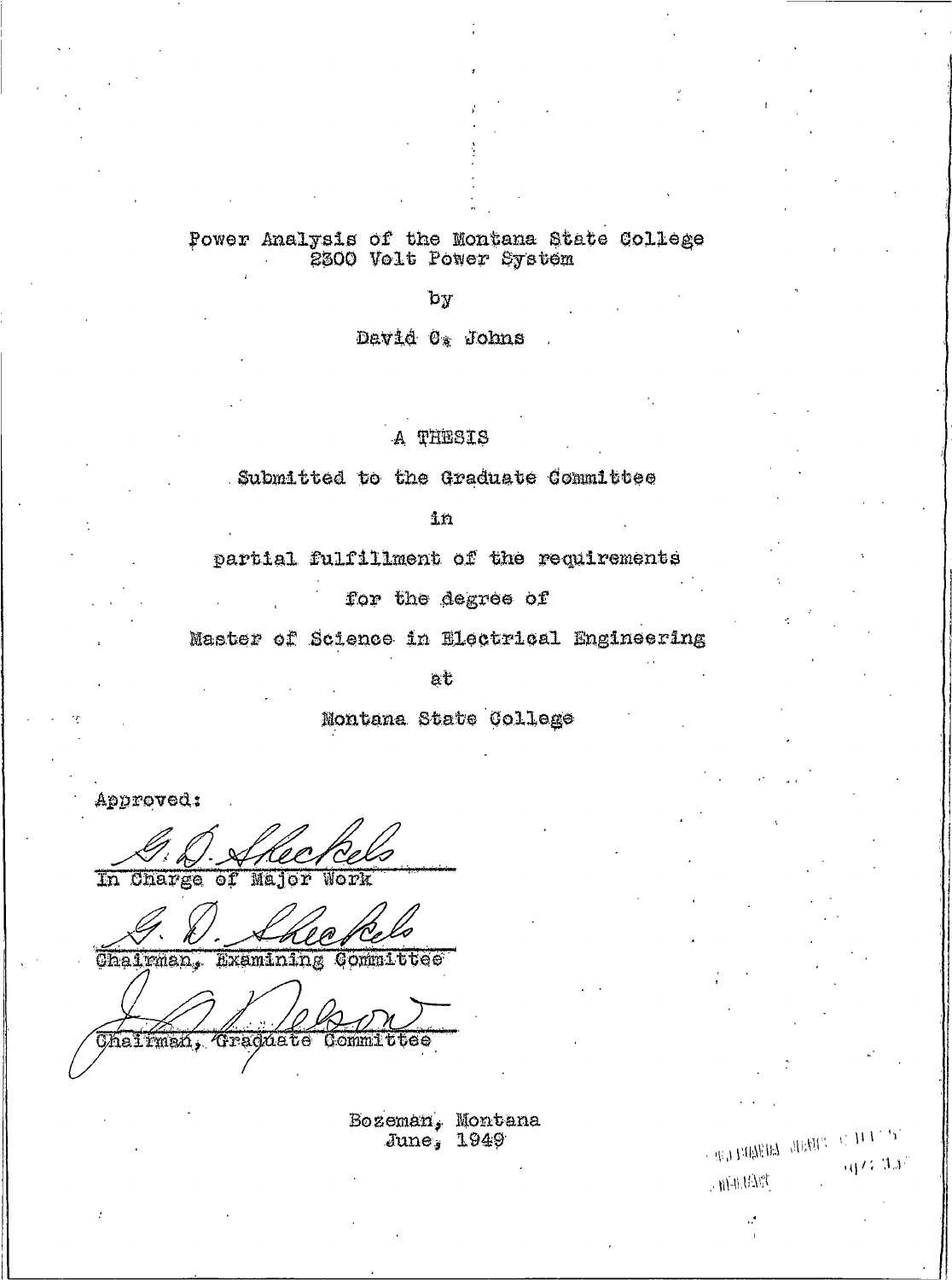## TABLE OF CONTENTS

| Abstract                                         |  |  |  | $\ddot{\circ}$ |
|--------------------------------------------------|--|--|--|----------------|
|                                                  |  |  |  |                |
| Analyses of Individual Buildings                 |  |  |  |                |
| Procedure                                        |  |  |  |                |
| Montana Power Sub-station                        |  |  |  | 8              |
| Barracks, Wool Laboratory, Military Building     |  |  |  | 10             |
| Hudson House<br>.                                |  |  |  | 13             |
| Agriculture Building 13                          |  |  |  |                |
| Stock Pavilion                                   |  |  |  | 16             |
| Lewis Hall 17                                    |  |  |  |                |
| Montana Hall 19                                  |  |  |  |                |
| Physics Building 21                              |  |  |  |                |
| Hamilton Hall 24                                 |  |  |  |                |
| Herrick Hall 26                                  |  |  |  |                |
| Quadrangle 28                                    |  |  |  |                |
| Girl's Quonsets 28                               |  |  |  |                |
| Student Union 30                                 |  |  |  |                |
| Robert's Hall 30                                 |  |  |  |                |
| Ryan Laboratories 33                             |  |  |  |                |
| Heating Plant 37                                 |  |  |  |                |
| Gymnasium 39                                     |  |  |  |                |
| Music Building, Bridger Hall, Chemistry Annex 41 |  |  |  |                |
| Chemistry Building                               |  |  |  | 43             |
| General Analysis                                 |  |  |  | 45             |
| First Alternative 46                             |  |  |  |                |
|                                                  |  |  |  |                |
|                                                  |  |  |  | 53             |
|                                                  |  |  |  |                |

## TABLES

| Table I Phase Loading for the First Alternative 52     |  |
|--------------------------------------------------------|--|
| Table II Phase Loading for the Second Alternative . 55 |  |
| Table III Graphical Symbols for Diagrams 56            |  |
| Table IV-a Transformers 57                             |  |
| b Automatic Oil Circuit Breakers 60                    |  |
| c Oil Switches 61                                      |  |
| d Fuse Cutouts 62                                      |  |
| Table V High Voltage Equipment in the Vaults 63        |  |

89342

 $\rm{^{2}}$ 

 $N378  
\nJ62p  
\nCopp.$ 

J. of the Graduate Committee prin

 $\frac{1}{\sqrt{2}}$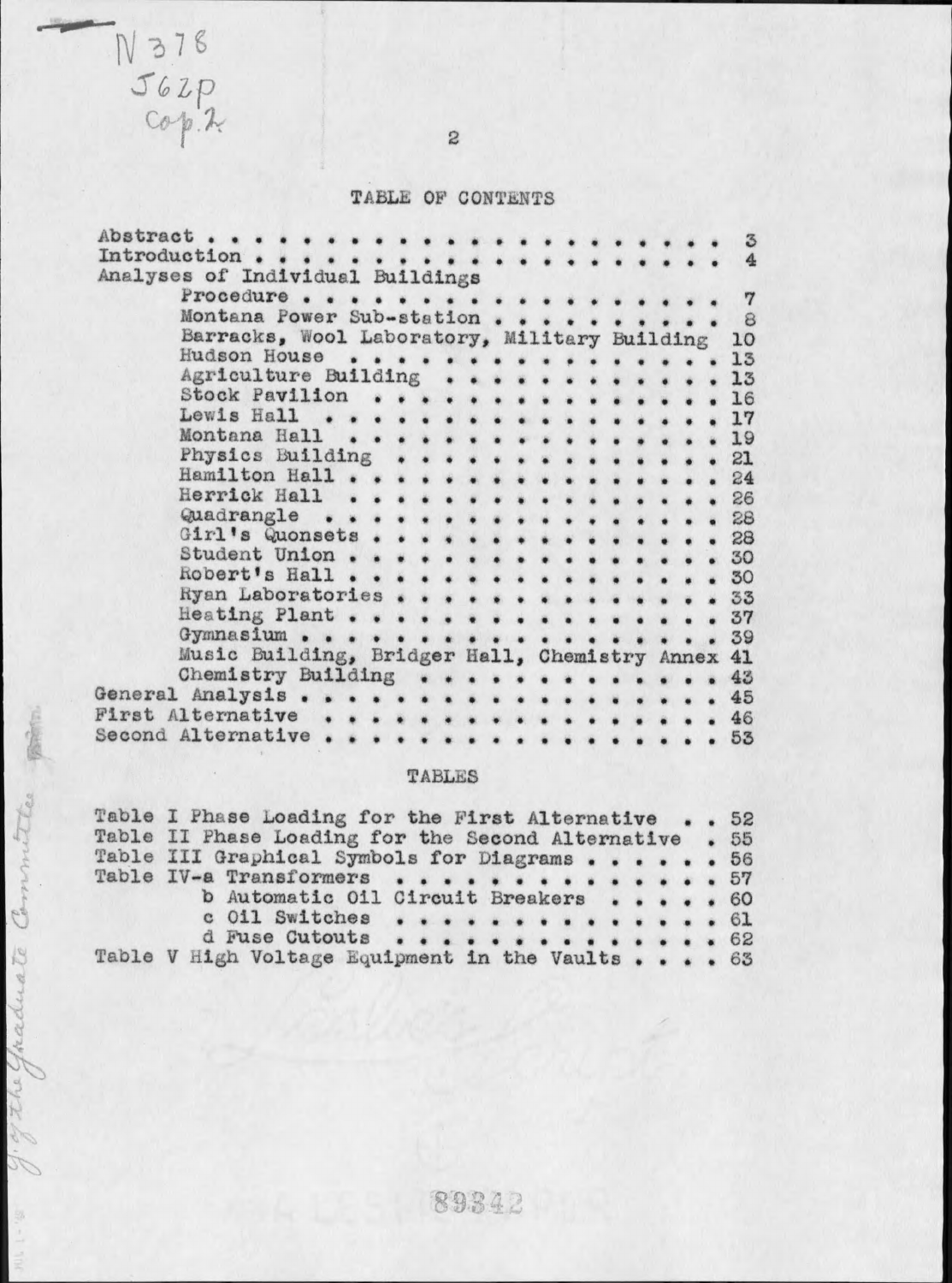#### ABSTRACT

This paper points out the method used, and the solutions formulated in attempting to solve the problem of the power and voltage unbalance on the Montana State College 2300 volt system, After months of checking all the transformers, in the tarious vaults on the campus, with Maxi-meters, the peak loads were determined. From this, the overloads could be found and corrected by substitution of the proper size transformers. The three phase lines were also phased out and tagged in order that the total load on each phase could be determined, Knowing the loading on the different phases, the unbalance was located, Then after making individual analyses of all the transformer vaults, a general analysis prompted two solutions. The first solution is designed to take care of probable future needs, whereas the second solution is a measure to correct this unbalance immediately with a minimum of time and money. Tabulated lists of high voltage equipment are to be found at the end of the thesis.

З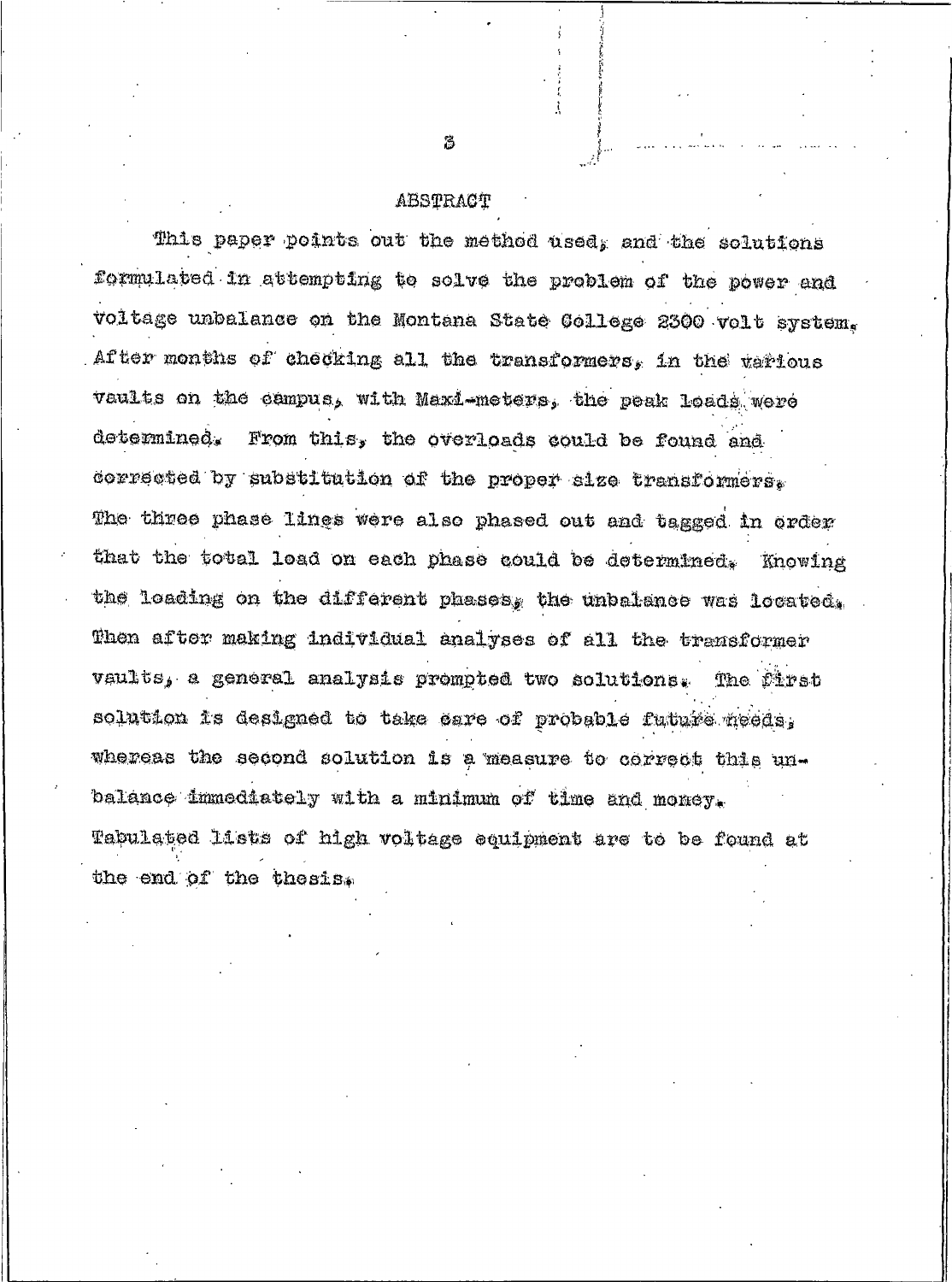## INTRODUCTION

The last three years have shown a great change at Montana State College. Because of the G. I. Bill, the enrollment jumped by leaps and bounds, more than doubling the pre-war enrollment. However, the same buildings were in existance after the war as had been here before the war. They had not increased in size or number. To house and instruct this increased number of students, many temporary buildings were. evected here and there on the campus, and some of the old buildings were remodeled to hold more students. This increased enrollment thus created an increased electrical load.

The new buildings were erected hastlly, and the electrical loads of these new buildings were connected onto the phases, of the main distribution lines, at random. Additional transformers were placed in different buildings, but no attention was placed upon the loading on the different phases.

Now, after three years of expansion, the high voltage system on the campus is as shown in figure 1. Because of the unsystematic manner in which the additional loads have been placed on the phases, the voltages around the campus are greatly unbalanced. In the Ryan Laboratories, to cite an example, there has been as much as 20 volts difference in the three phase circuit. The Physics department has also commented on the unbalance of the voltage. They state that this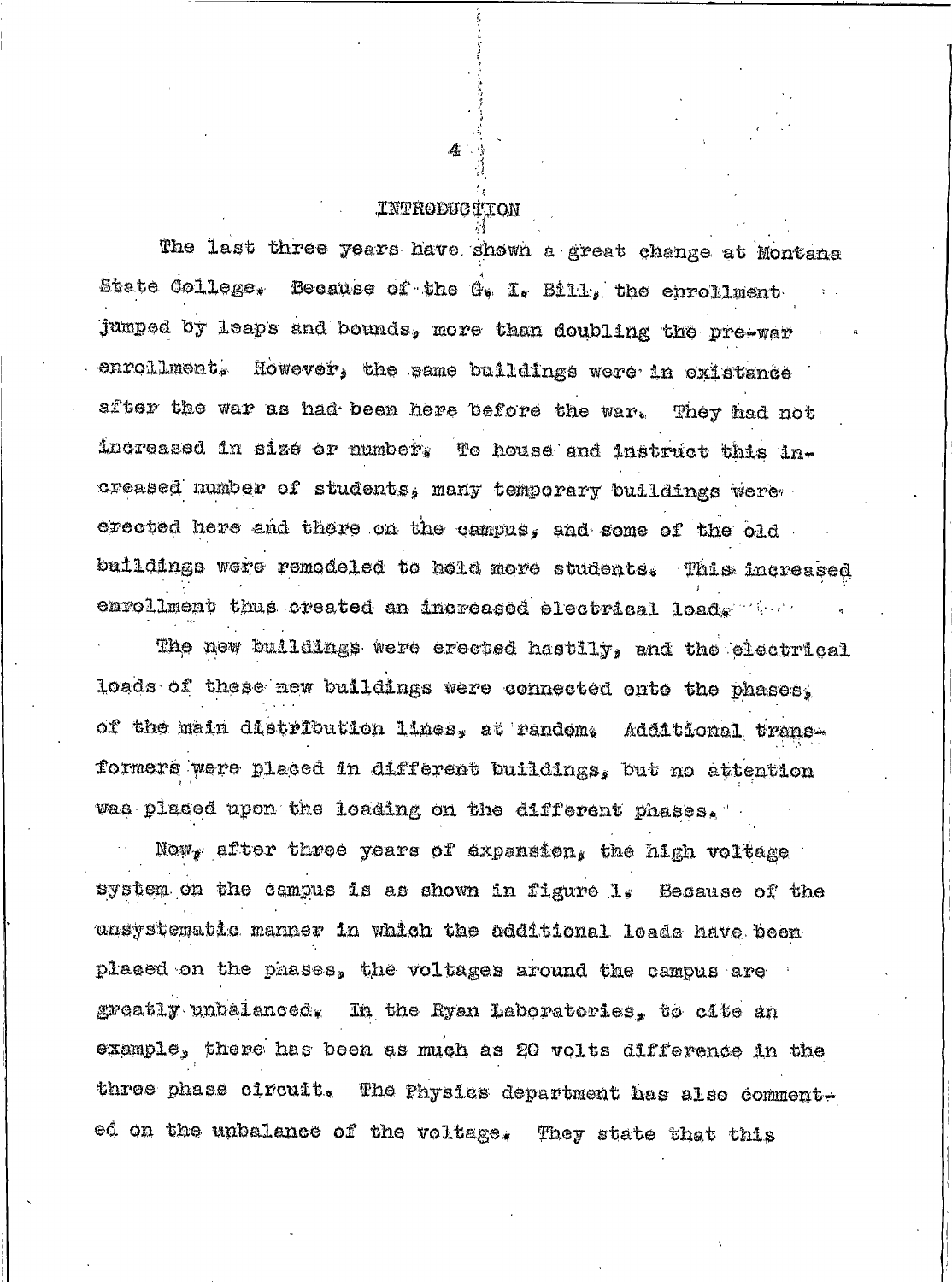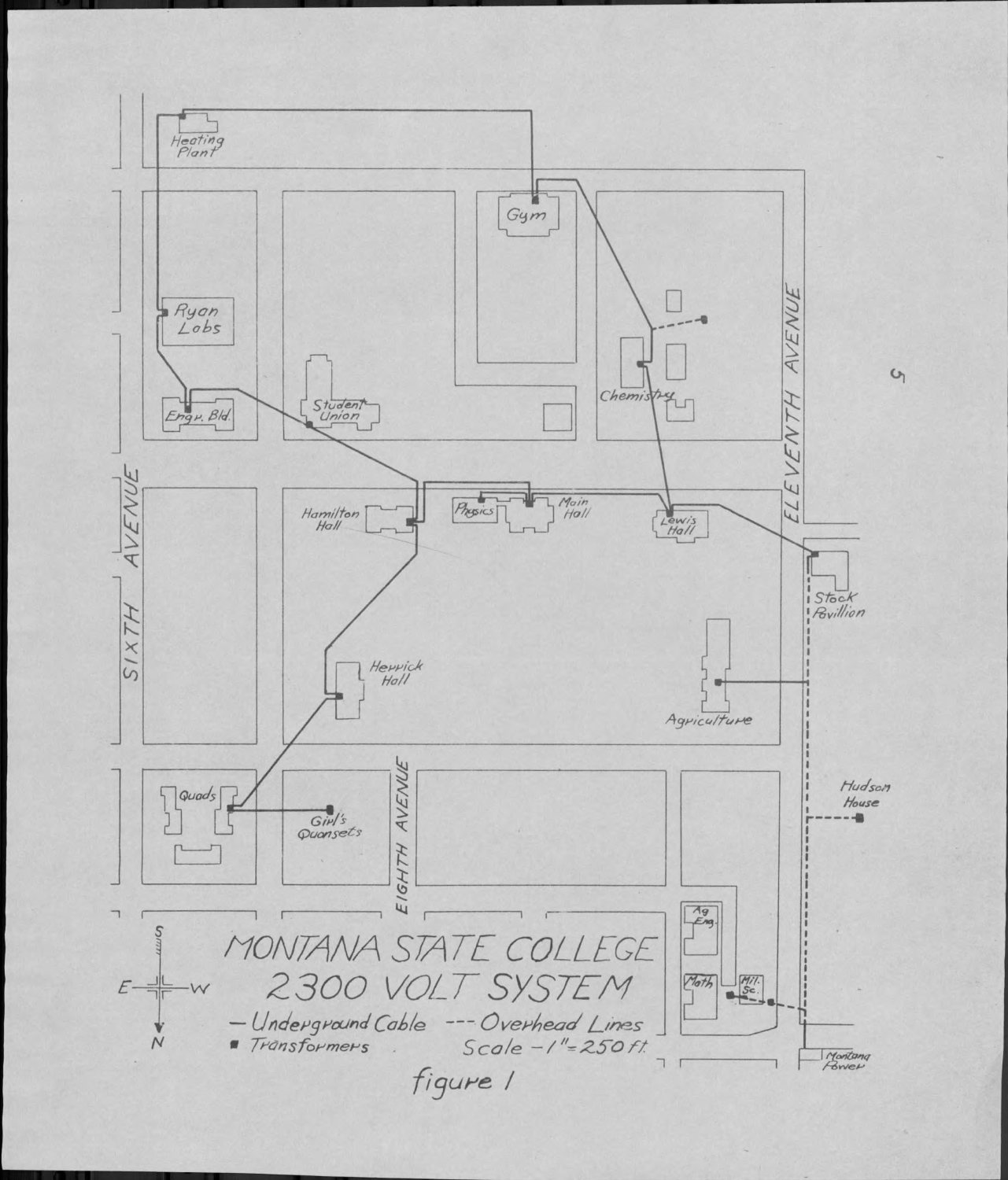changing unbalance of voltages makes it quite impossible to perform some electronic experiments which employ a Geiger Counter.

The problem is to check this system, determine just where the unbalance occurs, and to offer a solution,

In the figures to follow, both the peak current and the rated current is indicated. The primary voltage on the transformers is 2300 volts. The secondary voltages on the transformers is 230 volts, with 115 volts from either leg to the center tap.  $\mathcal{L}^{\text{max}}$ 

Table III gives the names corresponding to the various symbols used in the diagrams of the transformer vaults. Table IV lists all high voltage equipment as to type and style, giving the location of each piece of equipment. Table V lists high voltage equipment according to the building in which it is now located. These tables are at the end of the  $thesing$ 

6.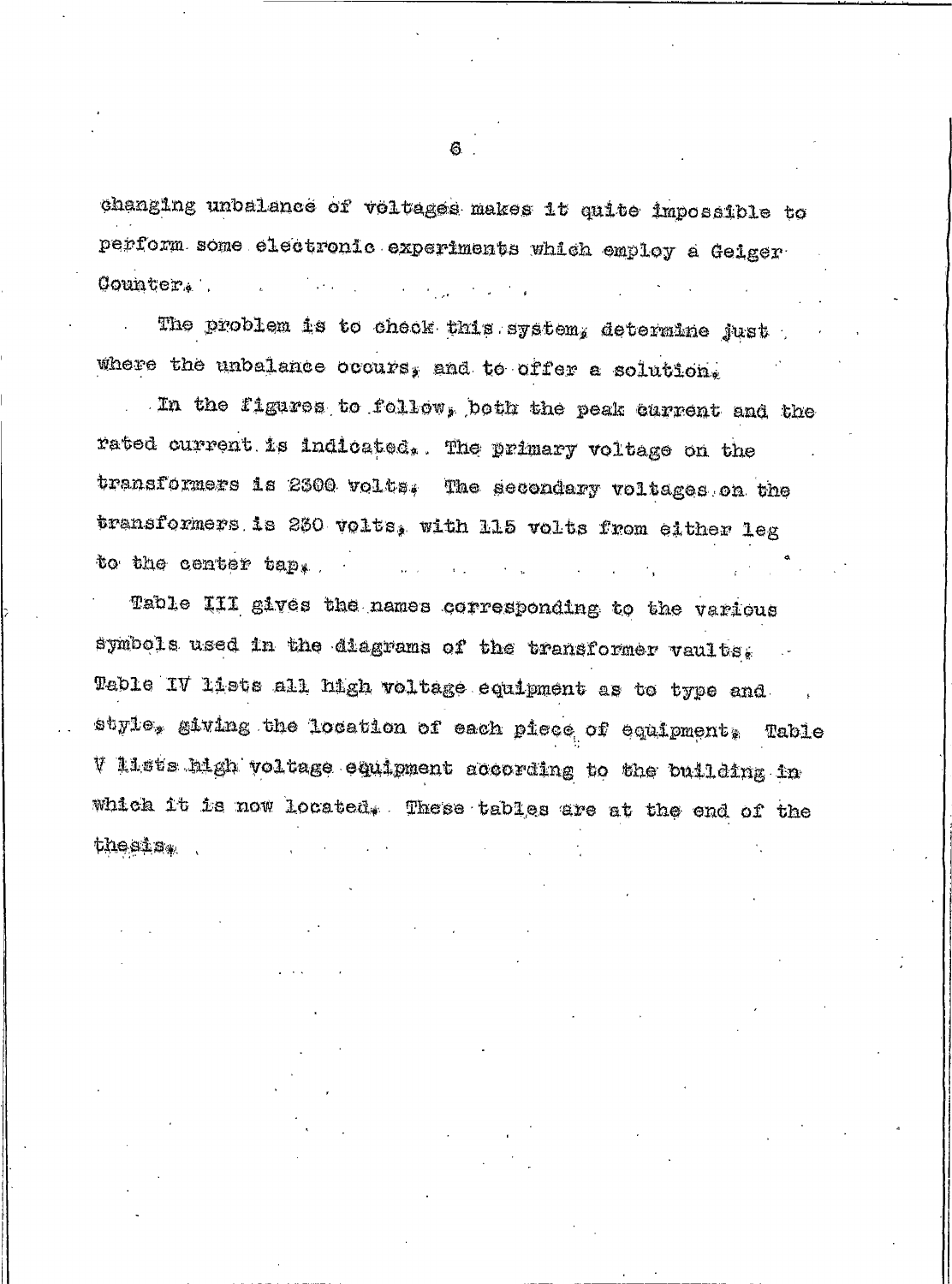## ANALYSIS OF THE HIGH VOLTAGE SYSTEM

#### PROCEDURE

The underground high voltage system on the Montana State College campus was designed for a closed loop feed, as is shown in figure  $1$ . However, the underground lines have been broken several times, and when repaired, have not been phased out, but instead just reconnected. The oil circuit breakers could not be closed because the line was then out of phase. This has caused undue strain on the loop line, as the majority of the load has been carried by one circuit.

The first part of the analysis consisted of phasing the underground and above-ground lines on the entire campus. The lines were phased out, by means of Army field telephones. starting at Montana Hall and traveling Bast around the loop. coming back to Montana Hall. The reference point was located in Montena Hall because an oil circuit breaker on the loop system is to be replaced at Montana Hall, and the phase order can be corrected at that time. A diagram showing the changes to be made is located on the board panel in the transformer vault at Montana Hall. This first part was done for two ... First, the loop circuit should be closed, and to do **POASORS** this the phase sequence as well as the phase order must be the same all around the loop. Secondly, to locate an unbalance in the campus load, it is necessary to know which phases the.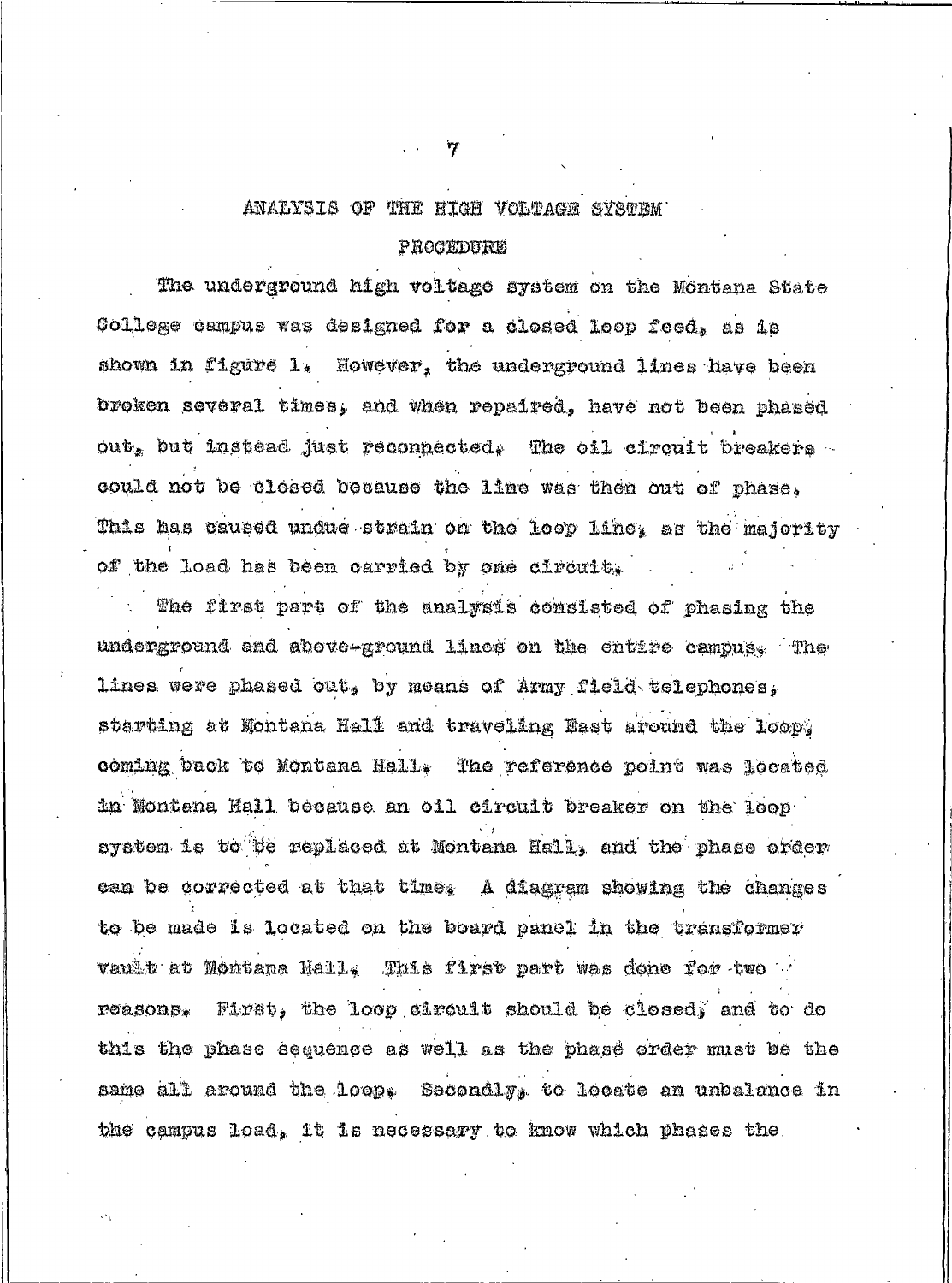various transformers are on.

The peak currents in the various buildings were determined by putting Maxi-meters on the transformer secondaries and recording the peak currents averaged over thirty minate inter $\star$ . The peak currents are averaged over thirty minute invals. tervals because the Maxi-meters operate on a thermal principle, and there is approximately a thirty minute lag in the meter.

From the individual building analyses, two possible. solutions will be presented, ...

## MONTANA FOWER SUB-STATION

The 2300 volt line for the Montana State College aystem comes from the Montana Power Companies<sup>\*</sup> sub-station. Figure 2 shows a single line diagram of the sub-station. The 4160 volt buses pass through induction voltage regulators which maintain the voltage approximately constant. There are two 4160 volt buses from which the college may take it to power. In case of a power failure in one of the incoming 50,000 volt lines, the college can be fed from a second 4160 volt bus, as shown in figure 2. The power is taken from the 4160 volt buses through a switching arrangement of knife switches, and is connected to two 300 Kva, three phase autotransformers connected in parallel.

The autotransformers have connections as shown in figure Thus the campus line is a 2300 volt grounded star, 1328 **e.** 

 $8 -$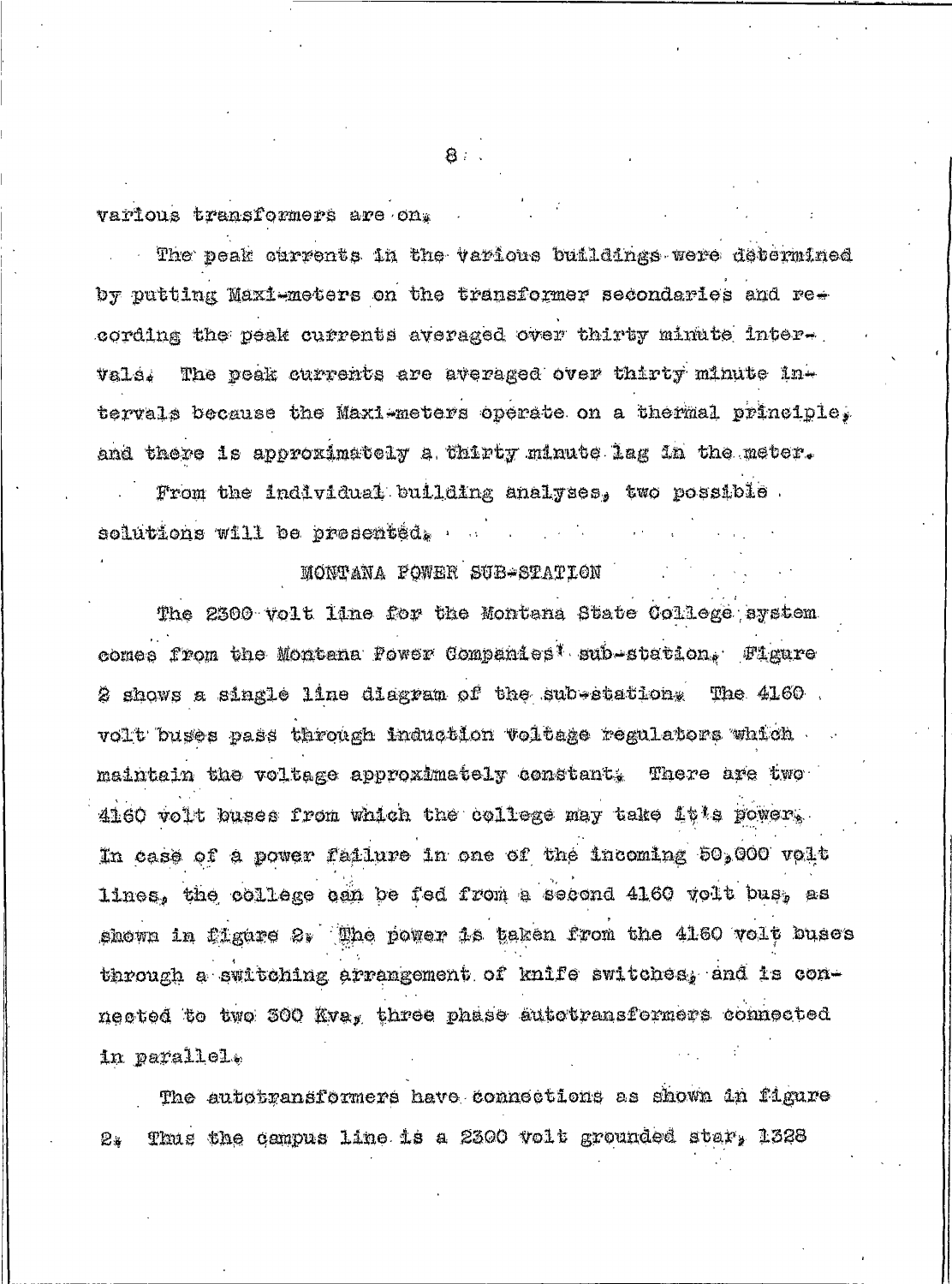

2300 v line to college

SINGLE LINE DIAGRAM of the SUB-STATION CIRCUIT for the COLLEGE 2300 VOLT LINE

figure 2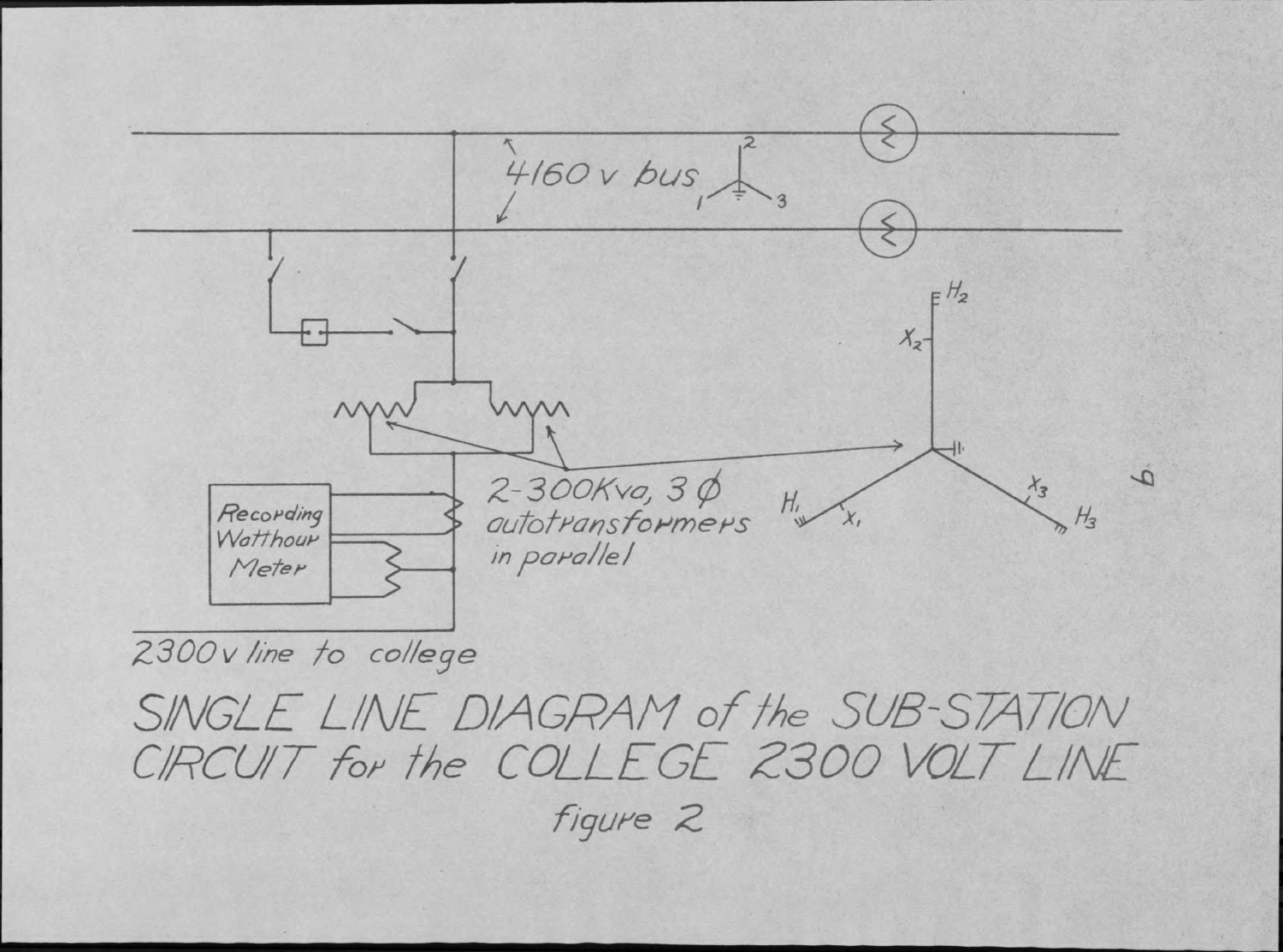volts from ground to any one phase.

From the sub-station, the three phase line goes underground, to arise in the main switch vault, located just South of the sub-station, At this point the three phase 2300 volt line is taken to the campus on a mixture of  $\#6$  weather proofed, and rubber covered, hard drawn copper wires, mounted on the center crossarm of the 50,000 volt line to Livingston.

BARRACKS, WOOD LABORATORY, AND MILITARY BUILDING

The power for these buildings is supplied by two separate systems. Located hear Eleventh Street on an elevated platform is a 75 Kva transformer. This transformer supplies the lighting and plug circuit loads for these buildings. Located on a pole between the Military Building and the North Barracks are three 10 Kva transformers. The connection is an open delta with two transformers in parallel on one leg. At one time the lighting load was taken from the parallel arrangement. However, it now serves only to provide three phase power to the Rural Engineering Shops. Figure 3 shows these transformers and their present connections.

The power required by these buildings is very great, much in excess of the Kva available at the present, The 220 volt and 110 volt single phase loads are almost at their ma ximum. There will be some additional loads on these lines after the start of the new fiscal year. These loads will

10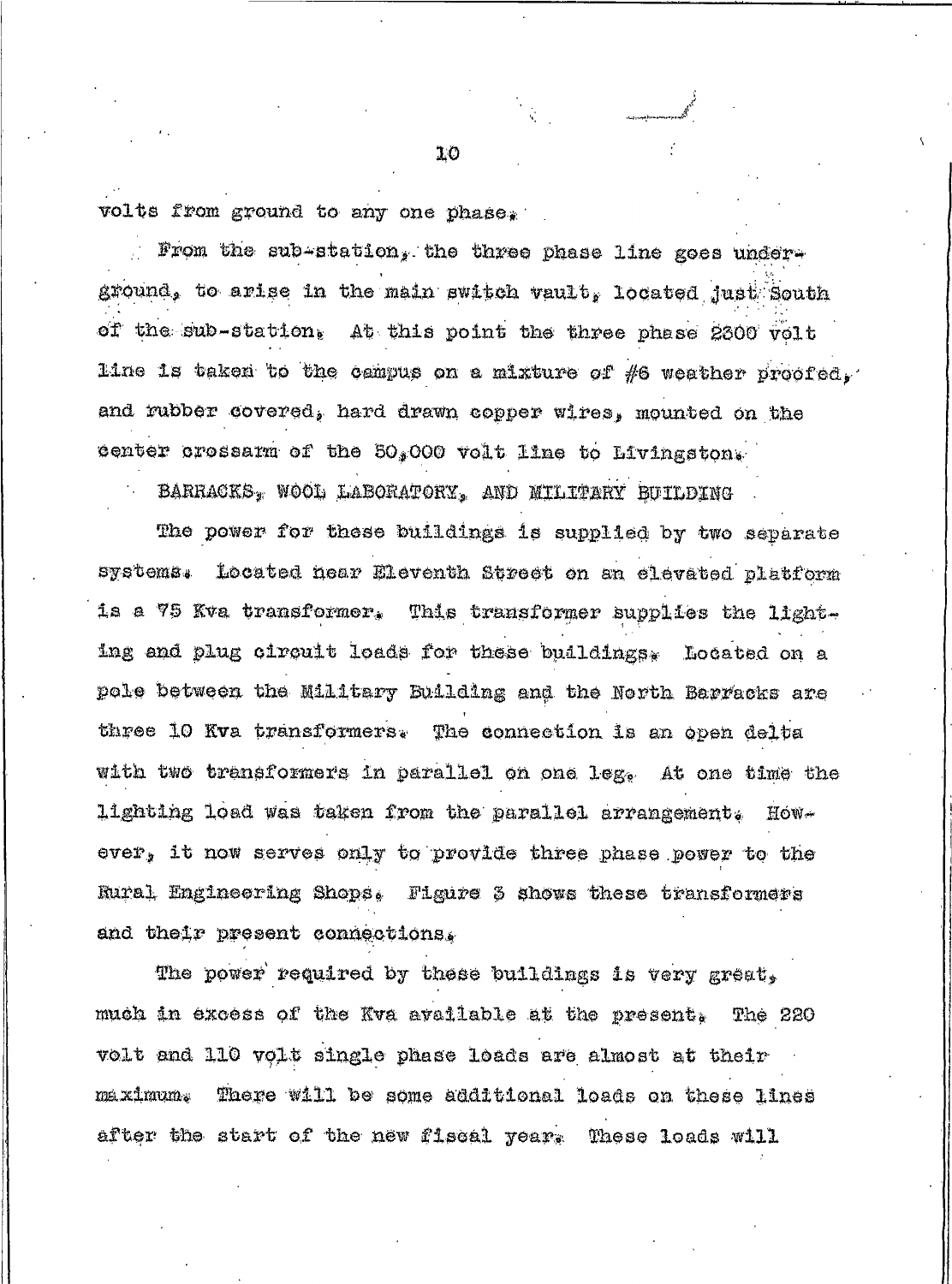

TRANSFORMERS for WOOL LABORATORY, BARRACKS, and the MILITARY BUILDING

figure 3